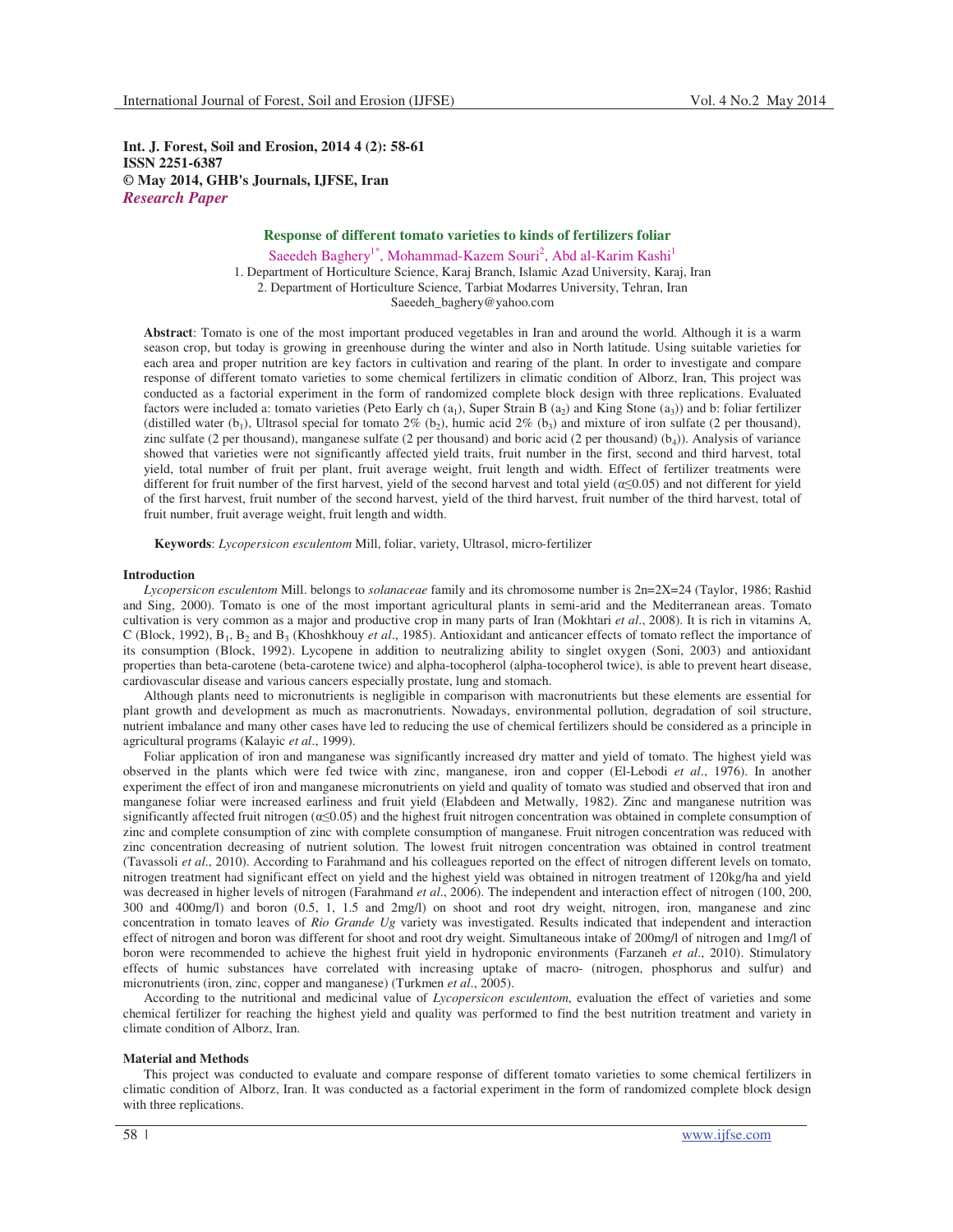### **Used factors**

Two factors were evaluated. Factor A: 3 tomato varieties: Peto Early ch  $(a_1)$ , Super Strain B  $(a_2)$  and King Stone  $(a_3)$ .

Factor B: foliar fertilizer in 4 levels: distilled water  $(b_1)$ , Ultrasol special for tomato  $2\%$   $(b_2)$ , humic acid  $2\%$   $(b_3)$  and mixture of iron sulfate (2 per thousand), zinc sulfate (2 per thousand), manganese sulfate (2 per thousand) and boric acid (2 per thousand) (b<sup>4</sup> ). When plant height reached to 10cm, each fertilizer was sprayed five times during the growing season with distance of 10 days and concentration of 2 per thousand.

#### **Seedling preparation and transfer**

The seeds were cultivated in the greenhouse of Seed and Plant Institute, Karaj, Iran on 4, April, 2012. After 45 days, seedlings were transferred and cultivated in the main land of Seed and Plant Institute. Dimensions of plots were  $3 \times 6$ m<sup>2</sup>. Sampling was performed from  $5m^2$  in the middle of plots and calculation was done based on this  $5m^2$ . Spaces between ridges and plant spacing on a line were 1m and 0.5m, respectively. Irrigation was done once a week.

#### **Measured traits**

Some traits such as yield of different harvest, fruit number of different harvest, total yield of three harvests, fruit number of three harvests, fruit weight, fruit length and diameter were measured.

## **Statistical analysis**

Obtained data were analyzed by SPSS 16 and Comparison of means was performed by the Duncan's multiple range tests.

### **Results**

Analysis of variance indicated that factor A (studied varieties) significantly affected fruit number of the first harvesting, the second harvesting yield, total yield, total fruit number and average weight of one fruit ( $\alpha \le 0.05$ ) and not significantly affected the first harvesting yield, fruit number of the second harvesting, the third harvesting yield, fruit number of the third harvesting, fruit length and diameter (Table 1).

The effect of fertilizer treatments were different for fruit number of the first harvesting, the second harvesting yield, fruit number of the third harvesting, total yield, total fruit number, average weight of one fruit and fruit length  $(\alpha \le 0.05)$ , and not different for other traits. The interaction effects of factors were not significant in any of the traits (Table 1).

|  |  |  | <b>Table 1.</b> Analysis of variance of the effect of treatments on measured traits |
|--|--|--|-------------------------------------------------------------------------------------|
|--|--|--|-------------------------------------------------------------------------------------|

|                   |                |                         |                                               |                             |                                                   |                         | Mean<br>Squares<br>(MS)                       |                |                       |                                      |                     |                     |
|-------------------|----------------|-------------------------|-----------------------------------------------|-----------------------------|---------------------------------------------------|-------------------------|-----------------------------------------------|----------------|-----------------------|--------------------------------------|---------------------|---------------------|
| SOV               | df             | The first<br>harvesting | Fruit<br>number of<br>the first<br>harvesting | The<br>second<br>harvesting | Fruit<br>number of<br>the<br>second<br>harvesting | The third<br>harvesting | Fruit<br>number of<br>the third<br>harvesting | Total<br>vield | Total fruit<br>number | Average<br>weight<br>of one<br>fruit | Fruit<br>length     | Fruit<br>diameter   |
| Variety<br>(A)    | $\overline{c}$ | $0.39$ ns               | 81.08*                                        | $0.19*$                     | 181.02ns                                          | $1.21*$                 | 48.02ns                                       | $2.22*$        | 856.86*               | $70.03*$                             | 67.15 <sub>ns</sub> | 51.27ns             |
| Fertilizer<br>(B) | 3              | 4.93ns                  | $422*$                                        | 5.47*                       | 189.06ns                                          | $40.03*$                | 81.85*                                        | $40.03*$       | 1763.435*             | 141.54*                              | 79.49*              | 25.86ns             |
| $A \times B$      | 6              | $0.68$ ns               | 70.19 <sub>ns</sub>                           | 1.94 <sub>ns</sub>          | 54.50 <sub>ns</sub>                               | $4.34$ ns               | $70.65$ ns                                    | 4.34ns         | 270.38ns              | 45.22                                | 12.17ns             | 3.61ns              |
| <b>Block</b>      | 2              | 1.48ns                  | 79ns                                          | 1.77ns                      | 105.44ns                                          | $2.74$ ns               | 78.77ns                                       | 2.74           | 188.77ns              | 80.34                                | 33.38ns             | 34.95 <sub>ns</sub> |
| error             | 22             | 1.71                    | 123.57                                        | 1.37                        | 113.83                                            | 9.27                    | 85.62                                         | 9.27           | 585.23                | 65.73                                | 34.22               | 39.20               |

ns, non significant; \*, significant at  $P\leq 0.05$ ; \*\*, significant at P $\leq 0.01$ .

Comparison of the first harvesting yield showed that more than 6kg of marketable tomato were harvested from each plot of  $5m^2$ . Fruit number of the first harvesting from each plot of  $5m^2$  was  $73 - 106n$  that King Stone and Peto Early variety had the highest and lowest amount, respectively. The second harvesting yield indicated that the highest yield  $(11.1\text{kg/plot of } 5\text{m}^2)$  was obtained in King Stone variety and fruit number of each plot of  $5m^2$  was  $67 - 99n$ . The third harvesting yield showed that yield of different varieties were  $5.7 - 7.6$ kg per plot of  $5m<sup>2</sup>$  and fruit number of different varieties were  $77 - 81n$ . Total comparison indicated that the highest yield  $(30.5\text{kg}/\text{plot of } 5\text{m}^2)$  and fruit number  $(287.7\text{m}/\text{plot of } 5\text{m}^2)$  was belonged to King Stone variety. King Stone variety had the biggest fruit with 105.9g. Comparison of fruit length showed that there was no significant difference between varieties. Fruit length was 49 – 55mm in different varieties. Peto Early and Super Strain had the most elongated and round fruits, respectively. There was no significant difference between varieties in the fruit diameter. Fruit diameter range was 50 – 54mm (Table 2).

| <b>Table 2.</b> Effect of tomato varieties on measured traits |                                  |                                               |                                      |                                                   |                                  |                                               |                |                          |                                      |                 |                   |
|---------------------------------------------------------------|----------------------------------|-----------------------------------------------|--------------------------------------|---------------------------------------------------|----------------------------------|-----------------------------------------------|----------------|--------------------------|--------------------------------------|-----------------|-------------------|
| Varieties                                                     | The first<br>harvesting<br>yield | Fruit<br>number of<br>the first<br>harvesting | The<br>second<br>harvesting<br>yield | Fruit<br>number of<br>the<br>second<br>harvesting | The third<br>harvesting<br>yield | Fruit<br>number of<br>the third<br>harvesting | Total<br>vield | Total<br>fruit<br>number | Average<br>weight<br>of one<br>fruit | Fruit<br>length | Fruit<br>diameter |
| Peto Early                                                    | 7.2a                             | 73.4b                                         | 4.3b                                 | 67.83a                                            | 5.7a                             | 77.2a                                         | 19.2b          | 218.4b                   | 88.4b                                | 55.9a           | 50.08a            |
| Super<br>Strain                                               | 6.5a                             | 81ab                                          | 6ab                                  | 75.75a                                            | 5.94a                            | 80.25a                                        | 18.4b          | 237.25h                  | 78 <sub>b</sub>                      | 49.2a           | 54.03a            |
| King Stone                                                    | 11.8a                            | 106.8a                                        | 11.1a                                | 99.9a                                             | 7.65a                            | 80.9a                                         | 30.5a          | 287.7a                   | 105.9a                               | 52.2a           | 50.9a             |
|                                                               |                                  |                                               | ---                                  |                                                   |                                  | $\sim$ $\sim$ $\sim$                          |                |                          |                                      |                 |                   |

Means in a column followed by the same letter are not significantly different at  $P \le 0.01$ .

Results indicated that range of the first harvesting yield was  $6 - 11$ kg/plot of  $5m<sup>2</sup>$ . The highest fruit number of the first harvesting (106.8n/plot of  $5m^2$ ) was obtained in Ultrasol. The highest (7.5kg/plot of  $5m^2$ ) and lowest (5.8kg/plot of  $5m^2$ ) yield of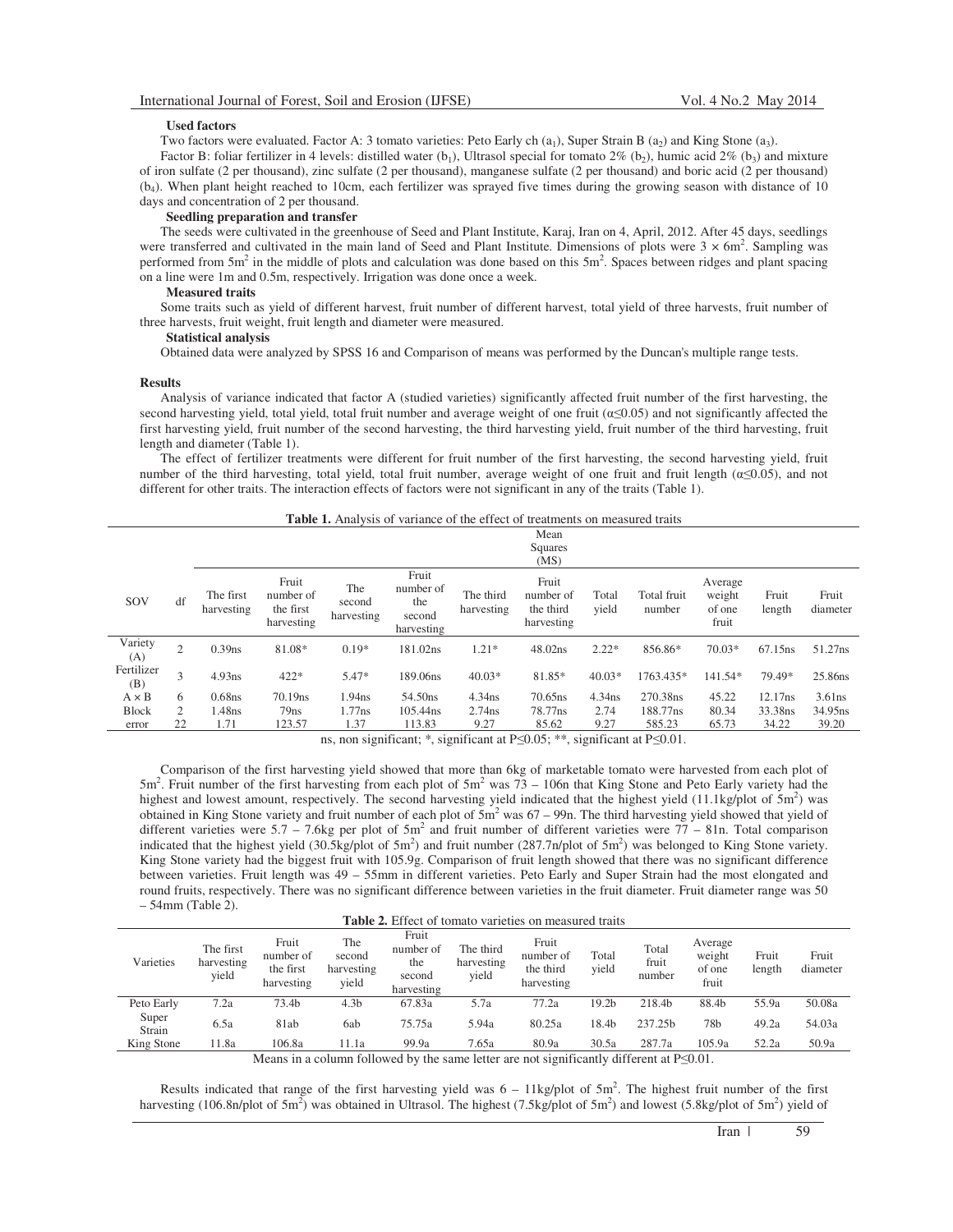the second harvesting was belonged to Ultrasol and control treatment, respectively. Fruits number of the second harvesting were  $74 - 84n/p$  of  $5m<sup>2</sup>$  in different treatments. Yield of the third harvesting was  $6 - 7kg/p$  of  $5m<sup>2</sup>$  and the highest fruit number of the third harvesting was observed in Ultrasol treatment (Table 3).

Ultrasol fertilizer had the highest total yield with  $22.44$ kg/plot of  $5m^2$ . During the period, fruit number range was  $233 265n/p$ lot of  $5m<sup>2</sup>$ . The highest average weight of one fruit was belonged to Ultrasol (86.6g) and humic acid (82.6g) treatment. Ultrasol + humic acid treatment had the highest fruit length with 56mm. There was no significant difference between treatments on fruit diameter (Table 3).

| fertilizer<br>s             | The first<br>harvestin<br>g yield | Fruits<br>number of<br>the first<br>harvestin<br>g | The<br>second<br>harvestin<br>g yield | Fruits<br>number of<br>the<br>second<br>harvestin<br>g | The third<br>harvestin<br>g yield | Fruits<br>number of<br>the third<br>harvestin<br>g | Total<br>vield | Total<br>fruit<br>numbe | Averag<br>e<br>weight<br>of one<br>fruit | Fruit<br>length | Fruit<br>diamete<br>$\mathbf{r}$ |
|-----------------------------|-----------------------------------|----------------------------------------------------|---------------------------------------|--------------------------------------------------------|-----------------------------------|----------------------------------------------------|----------------|-------------------------|------------------------------------------|-----------------|----------------------------------|
| Control                     | 6.89a                             | 76.2 <sub>b</sub>                                  | 5.8b                                  | 74.4a                                                  | 6.1a                              | 79.5b                                              | 17.8b          | 233a                    | 77.5 <sub>b</sub>                        | 49.7b           | 50.1a                            |
| Ultrasol                    | 9.4a                              | 90.5a                                              | 7.5a                                  | 84.4a                                                  | 7.3a                              | 83.7a                                              | 22.44<br>a     | 265.9a                  | 86.6a                                    | 51.6b           | 50.4a                            |
| Humic<br>acid               | 9.3a                              | 77.5 <sub>b</sub>                                  | 6.1ab                                 | 75.8a                                                  | 6.08a                             | 77.1 <sub>b</sub>                                  | 18.3b          | 251.2a                  | 82.6ab                                   | 49.7b           | 52.7a                            |
| Ultrasol<br>+ humic<br>acid | 8.2a                              | 72.2 <sub>b</sub>                                  | 6.2ab                                 | 78a                                                    | 6.07a                             | 77.4b                                              | 18.5b          | 240.8a                  | 79.5b                                    | 56.04<br>a      | 53.6a                            |

| <b>Table 3.</b> Effect of different fertilizers on measured traits |  |
|--------------------------------------------------------------------|--|
|--------------------------------------------------------------------|--|

Means in a column followed by the same letter are not significantly different at  $P \le 0.01$ .

### **Discussion**

Changes in ripe fruit yield in different harvest and fruits number between different varieties indicated that there was different between ripping time of varieties, yield and marketability of used varieties in the project.

Harvesting  $3.8 - 6$  kg of fruit per square meter in field condition shows that  $38 - 60$  tons of fruit per hectare could be harvested. Considering that this yield belongs to the experimental plots, so on a broader level, yield could be properly lower than that amount.

Yield comparing of different fertilizers showed that fertilizer treatment of Ultrasol had the highest yield in final harvesting with 22.44kg/plot. This difference showed that tomato was showed better policy response to this fertilizer. Also another reason for lack of yield increasing in mixture of micro-fertilizers and humic acid could be related to these fertilizers quality. Micronutrient fertilizers and low intake of humic acid more affect qualitative traits.

In the experiment was shown that foliar application of iron and manganese was significantly increased dry matter and yield of tomato. The highest yield was observed in the plants which were fed twice with zinc, manganese, iron and copper (El-Lebodi *et al*., 1976). In another experiment the effect of iron and manganese micronutrients on yield and quality of tomato was studied and observed that iron and manganese foliar were increased earliness and fruit yield (Elabdeen and Metwally, 1982). Zinc and manganese nutrition was significantly affected fruit nitrogen  $(\alpha \le 0.05)$  and the highest fruit nitrogen concentration was obtained in complete consumption of zinc and complete consumption of zinc with complete consumption of manganese (Tavassoli *et al*., 2010). Nitrogen optimum nutrition is very important in the growth of tomato plants. High nitrogen application imprives vegetative growth and will be delayed flowering (Marique, 1993). Nitrogen is one of the most important nutrients and limiting factors for plant growth and plays an important role in plant nutrition (Malakouti and Tehrani, 2005). With increasing nitrogen levels, plant growth will be increase and nutrient will be diluted, and therefore potassium concentration decreases (Fekri, 1999). The independent and interaction effect of nitrogen (100, 200, 300 and 400mg/l) and boron (0.5, 1, 1.5 and 2mg/l) on shoot and root dry weight, nitrogen, iron, manganese and zinc concentration in tomato leaves of *Rio Grande Ug* variety was investigated. Results indicated that independent and interaction effect of nitrogen and boron was different for shoot and root dry weight. The highest shoot dry weight was belonged to 300mg/l of nitrogen + 1mg/l of boron. The highest fruit yield and root dry weight was observed in 200mg/l of nitrogen + 1mg/l of boron. With increasing nitrogen levels in the nutrient solution, nitrogen and manganese concentration of leaves was increased and iron, boron and zinc concentration of leaves was decreased. While at high boron level in nutrient solution, nitrogen, boron and zinc was increased. Iron and manganese concentration of leaves was significantly decreased. Simultaneous intake of 200mg/l of nitrogen and 1mg/l of boron were recommended to achieve the highest fruit yield in hydroponic environments (Farzaneh *et al*., 2010).

#### **References**

Block G B (1992). Fruit vegetables and cancer prevention.: a review of the epidemiological evidence Journal Nutrition. Cancer.18: 1-29.

Elabdeen A Z, Metwally A M (1982). Effect of foliar spraying with Mn Fe Zn and Cu on the quality of tomato and pepper. Agr. Res. Rev. 60: 143-164.

El-Lebodi A, El-Gala A M, Sakr A A (1976). Growth and nutritional status of tomato subjected to foliar spray with certain nutrient solution. Agr. Res. Rev. 54: 109-127.

Farahmand A, Fardad H, Liyaghat A, Kashi A (2006). Investigation the effect of watering and nitrogen fertilizer on yield and water use efficiency of tomato. Iranian Journal of Agricultural Science. 37(2): 273-279.

Farzaneh N, Golchin A, Hashemi Majd K (2010). The effect of different supplement nitrogen and potassium levels and on yield, nitrogen and potassium concentration of tomato leaves. Science and Technology of Greenhouse Cultivation. 1(1): 27-33.

Fekri M (1999). The effect of nitrogen, potassium and boron on nutrient concentration of leaves, yield, quality and buds abscission of pistachio trees. PhD thesis, Tehran University.

Kalayic M, Torun B, Eker S, Aydin M, Ozturk L, Cakmak I (1999). Grain yield, zinc efficiency and zi.nc concentration of wheat cultivation grown in a zinc- deficient calcareous soil in field and greenhouse. Field Crops Res. 63:87-98.

Khoshkhouy M, Shibani B, Rouhani A, Tafzili A (1985). Horticulture Principles, 2rd ed., Shiraz University, Iran.